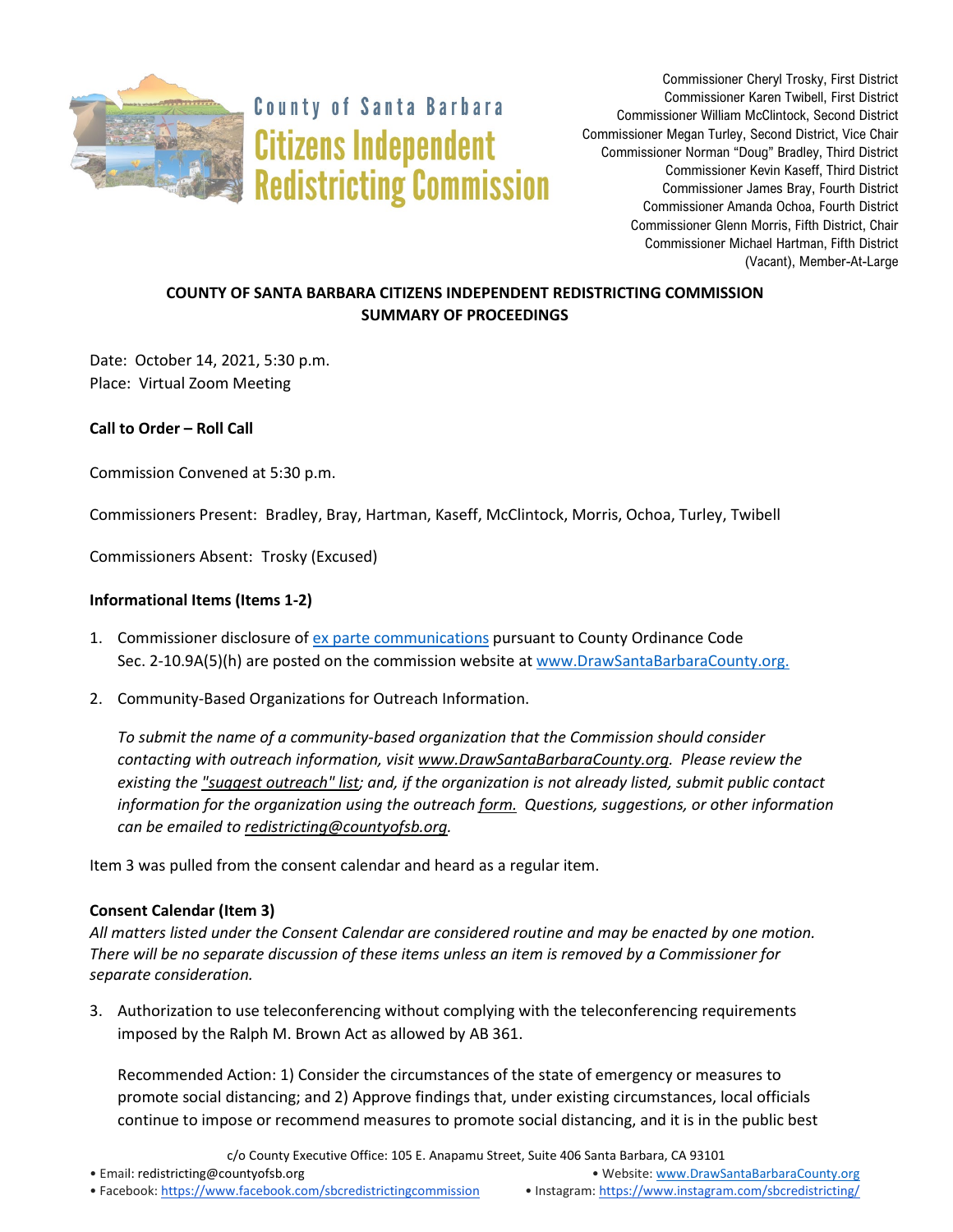interest to continue teleconferencing without compliance with paragraph (3) of subdivision (b) of Government Code 54953.

Commissioners discussed whether a state of emergency still exists and considered the necessity to continue to hold teleconferencing meetings. Attorney Ordin and Nancy Anderson explained the State of California requires this item be on the agenda for all Brown Act meetings, and that the Body vote every 30 days to continue with the virtual process based on the recommendation of the Public Health Officer.

Motion to accept the recommended action.

Motion Carried: 9 Ayes 0 Noes 1 Absent

## **Discussion Items (Items 4-5)**

4. Discussion, deliberation, and possible action regarding the commissioner appointment for the At-Large Position and administer oath of office.

Public Comments (Limited to two minutes)

- Lee Heller: In support of Jannet Rios.
- Krya Solis: In support of Jannet Rios.
- Hazel Davalos: In support of Jannet Rios.
- Frances Romero: The need for Latino/Hispanic representation, and in support of Tom Martinez.
- Gail Teton-Landis: In support of Jannet Rios.
- Antonio Ramirez: In support of Jannet Rios.
- Sarah Hewit: Importance of the redistricting process, and in support of Tom Martinez, and Lupe Alvarez.
- Nadia Lee Abushanab: In support of Jannet Rios.
- Ian Baucke: In support of Jannet Rios.
- Rebecca Isabel Garcia: In support of Jannet Rios.
- Jovany: In support of Jannet Rios.
- Debi Cloud, District 5: In support of Tom Martinez.
- Jim Byrne: Importance of impartiality, concerns about appointing a candidate who resigned, and in support of Tom Martinez.
- Nelda Martin, Los Alamos-District 3: In support of Tom Martinez.
- Connie Alexander, Lompoc: In support of Jannet Rios.
- Alice Patino: In support of Tom Martinez.
- Rebecca Gowing: Concerns about appointing a candidate who resigned, and in support of Tom Martinez.

Motion to appoint Jannet Rios to the At-Large Position.

Motion Carried: 9 Ayes 0 Noes 1 Absent

c/o County Executive Office: 105 E. Anapamu Street, Suite 406 Santa Barbara, CA 93101

• Email[: redistricting@countyofsb.org](mailto:redistricting@countyofsb.org) • Website: [www.DrawSantaBarbaraCounty.org](http://www.drawsantabarbaracounty.org/)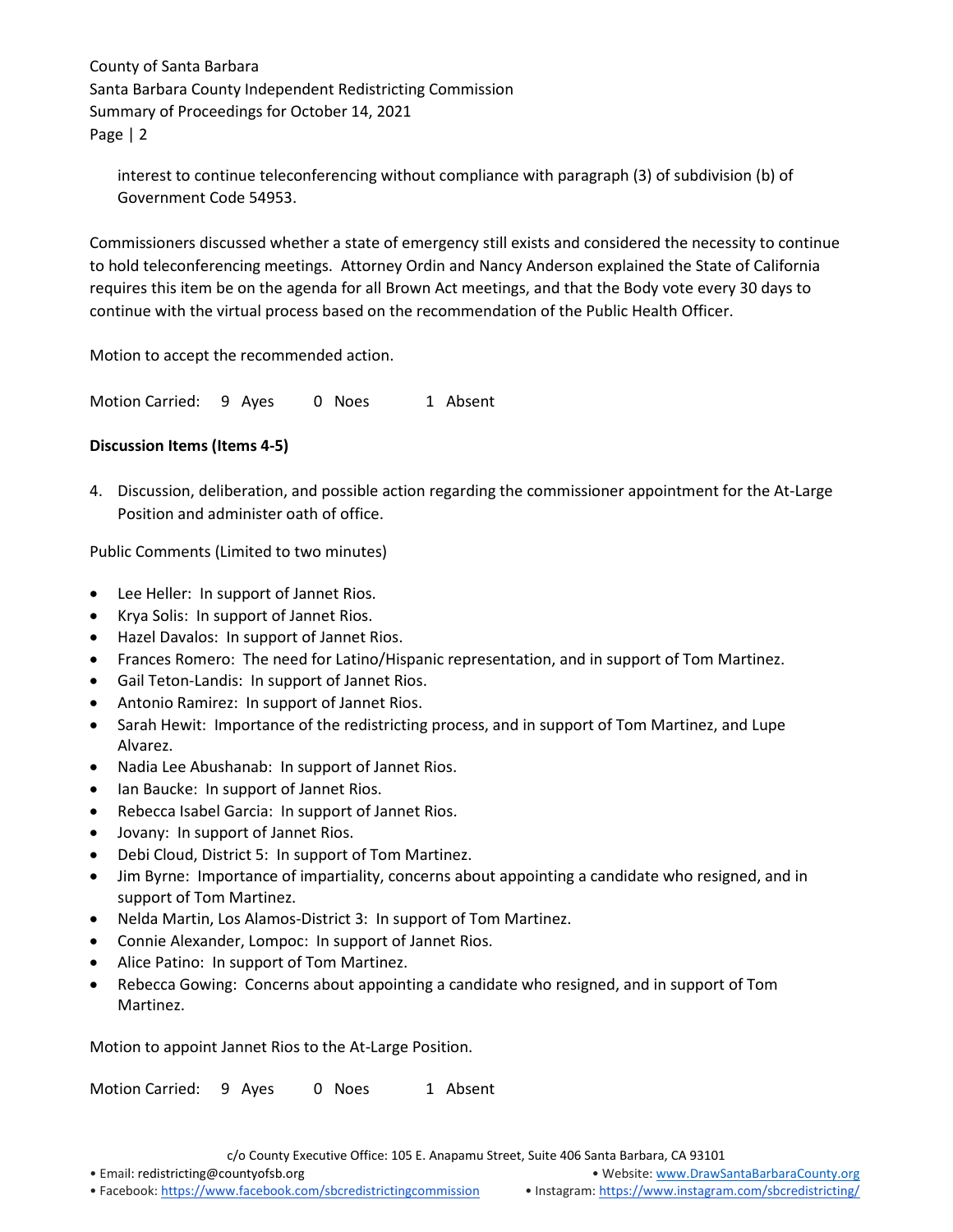Ms. Alexander administered the Oath of Office to Jannet Rios.

- 5. Discussion and possible action regarding future agenda items.
- Consideration of a second map submission deadline (November 3)

### **General Public Comments**

*The General Public Comment period is reserved for comments on items not on this Agenda and for matters within the subject matter jurisdiction of the Citizens Independent Redistricting Commission. The Commission may adopt reasonable regulations, including time limits, on public comments. The Commission may not discuss or take action on any matter raised during the public comment section, except to decide whether to place a matter on the agenda of a future meeting.*

General Public Comments (Limited to two minutes)

- Spencer Brandt: Frustration with NDC receiving updated data.
- Lee Heller: Inquired about adjusting maps, and submitting an accompanying narrative to explain a map.

Mrs. Tilton stated the best way to include a narrative is to use the send feedback option on the website and indicate the map number to identify your map.

- Hazel Davalos: Concerns about receiving updated data, and requested extending the map submission deadline.
- Lindsey Baker: Concerns about the map deadline and informing the community of the delay in receiving Census data.
- Gail Teton-Landis: Inquired about submitting a narrative with the map.

### Written Public Comments

- Joshua Moran: Hope Ranch and More Mesa should be included in the Santa Barbara city limits, and developers and special interests would destroy Santa Barbara.
- Lee Heller: In support of reappointing Jannet Rios.
- Irene Cooke: In support of Jannet Rios.
- Michal Lynch: In support of Jannet Rios.
- Pamela Bury: In support of Jannet Rios.
- Pamela Wilkinson: In support of Jannet Rios.
- Julie Sullwold: In support of Jannet Rios.
- Ann Shaw: In support of Jannet Rios.
- Jackie Le Guellec Dearth: In support of Jannet Rios.
- Catherine Gautier-Downes: In support of Jannet Rios.
- Maureen Ellenberger: In support of Jannet Rios.
- Jane Fehrenbacher: In support of Jannet Rios.
- Marilyn Kandus: In support of Jannet Rios.
- Jana Zimmer and Richard Solomon: In support of Jannet Rios.

c/o County Executive Office: 105 E. Anapamu Street, Suite 406 Santa Barbara, CA 93101

• Email[: redistricting@countyofsb.org](mailto:redistricting@countyofsb.org) • Website: [www.DrawSantaBarbaraCounty.org](http://www.drawsantabarbaracounty.org/)

• Facebook: <https://www.facebook.com/sbcredistrictingcommission> • Instagram: <https://www.instagram.com/sbcredistricting/>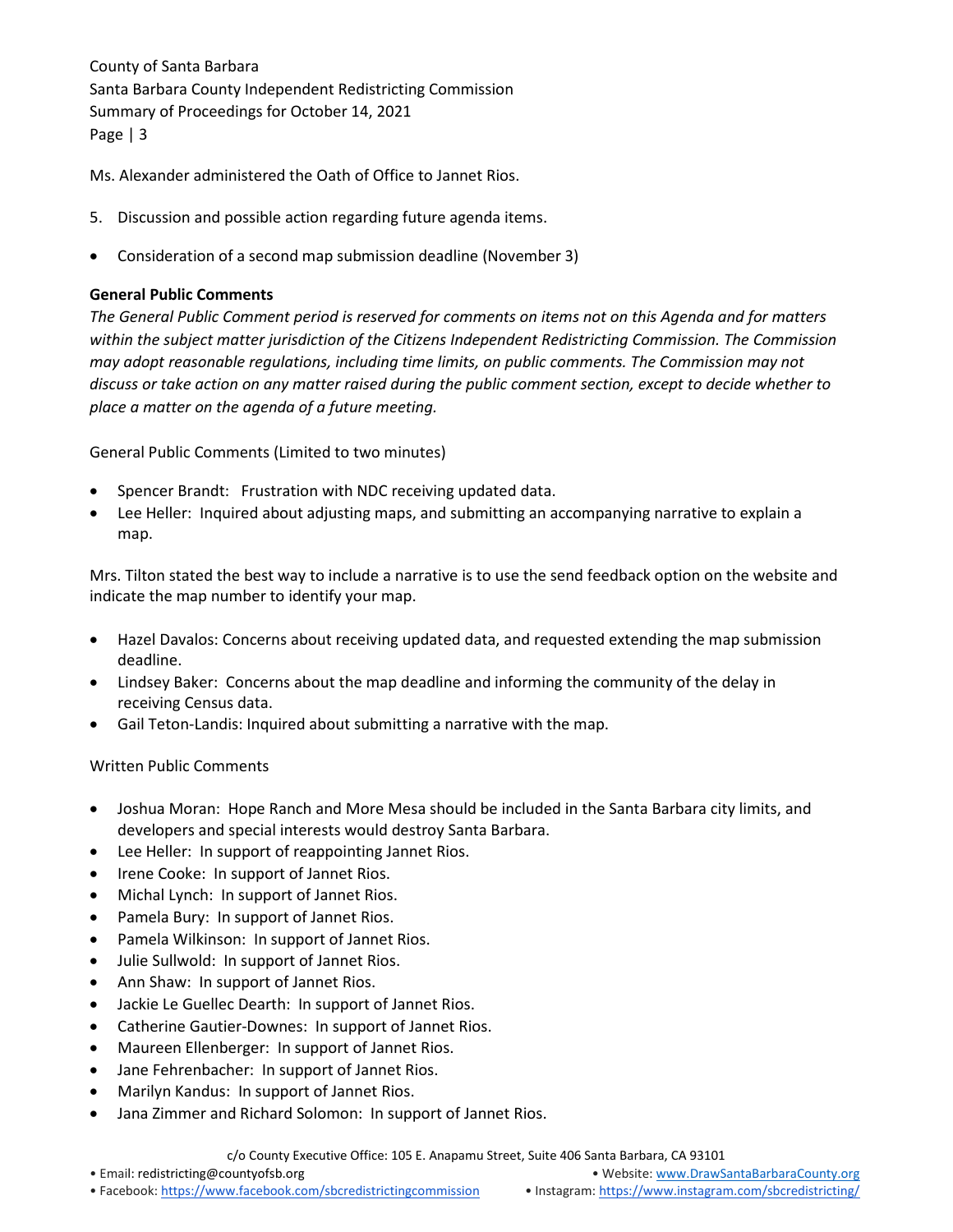- Sharon Broberg: In support of Jannet Rios.
- Cliff Solomon: In support of Jannet Rios.
- Phil Seymour: In support of Jannet Rios.
- Jonathan Abboud: In support of Jannet Rios.
- Lawanda Lyons-Pruitt: In support of Jannet Rios.
- Daisy Basulto: In support of Jannet Rios.
- Hazel Davalos: In support of Jannet Rios.
- Lata Murti: In support of Jannet Rios.
- Sara Macdonald: In support of Jannet Rios.
- Janet Blevins: In support of Jannet Rios.
- Erica Reyes: In support of Jannet Rios.
- Mary Ellen Brooks: 1) Keep Vandenberg Village, Mesa Oaks, and Mission Hills together as they share the same water aquifer; and 2) District 3 should include Isla Vista, UCSB, Gaviota (and other coastal zones), agricultural properties (including Hollister Ranch), Harris Grade Road (South side of the crest), and the area of LOGP.
- Spencer Brandt: Concerns about the release of Census data, mapping tools update, and request the map submission deadline be extended.
- Kathy Sharum: In support of Jannet Rios.
- Audrie Krause: In support of Jannet Rios.
- Charles Bell, on behalf of The California Hispanic Chambers of Commerce: Hispanic representation and in support of Jannet Rios.
- David Dennis: In support of Jannet Rios.
- Vijaya Jammalamadaka, League of Women Voters: Concerns about the release of Census data, mapping tools update, and request the map submission deadline be extended.
- Jaime Flores: Flores Map submission.
- Daniel Gonzalez: In support of Jannet Rios.

The Report from Legal Counsel, Demographer and Communications Consultant, and Commissioner Comments were heard out of order after Item 5.

### **Reports from Legal Counsel, Demographer and Communications Consultant**

Attorney Ordin stated although Commissioner may meet one-on-one with members of the public as well as with groups outside of public hearings. However, it is recommended that discussion of specific proposed maps be part of public meetings and accessible to everyone.

Mrs. Tilton stated on September 21, 2021, the State released Official Prisoner Adjusted data, however, NDC discovered flaws, and notified the State. The State corrected and released the revised information on September 27. District R will be updated with the corrected data by October 20, and Maptitude by October 27. The initial submission date is still October 18, however, maps will be accepted after October 20. The maps will be accepted and the numbers can be adjusted after the official data is released to ensure legal compliance. Paper maps are available at County offices, and will be available at the meeting on November 3 in Santa Maria.